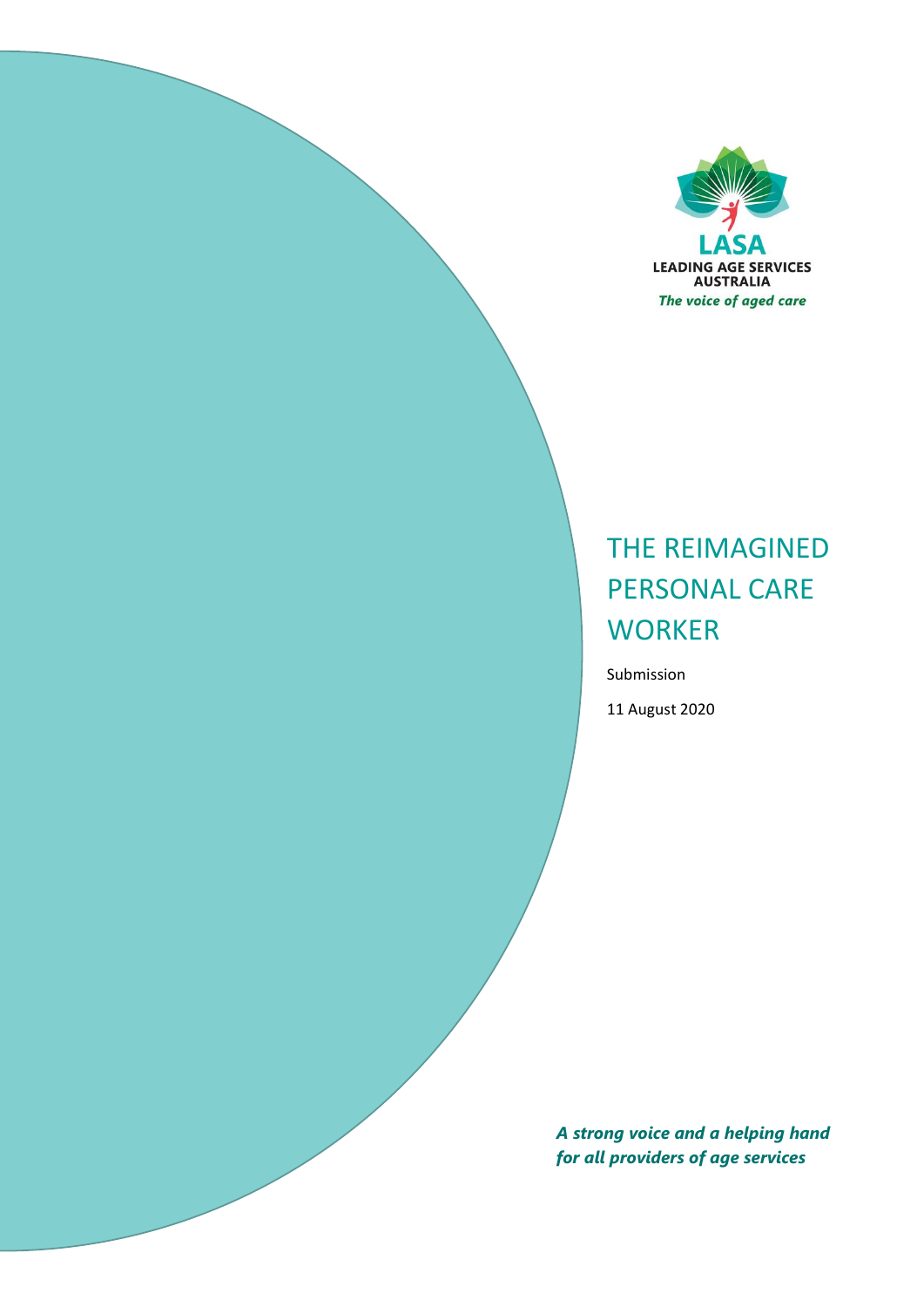# Leading Age Services Australia

Leading Age Services Australia (LASA) is a national association for all providers of age services across residential care, home care and retirement living/seniors housing. Our purpose is to enable high performing, respected and sustainable age services that support older Australians to age well by providing care, support and accommodation with quality, safety and compassion – always.

LASA's membership base is made up of organisations providing care, support and services to older Australians. Our Members include private, not-for-profit, faith-based and government operated organisations providing age services across residential aged care, home care and retirement living. 55% of our Members are not-for-profit, 37% are for-profit providers and 8% of our Members are government providers. Our diverse membership base provides LASA with the ability to speak with credibility and authority on issues of importance to older Australians and the age services industry.

# **Background**

1

LASA Members have been expressing a strong desire to see the Personal Care Workers (PCW) workforce better resourced through education, career development opportunities and professional regulation. To better reflect our Members' views, LASA has structured this submission around the attributes, knowledge and skills PCWs are considered to require to fulfil their work role into the future.

LASA Members want to see PCW equipped with the right knowledge, skill and attitudes, enabling PCWs to respond effectively to the personal care, health, ageing well, reablement and social needs of their care recipients.

LASA has been advocating for some time for a PCW workforce that is not just better equipped to meet care recipients' diverse needs but that PCW should also have career options available to them. For example, in March 2018 LASA wrote in its submission to the Aged Care Workforce Taskforce:

'That the Aged Care Industry Reference Committee, in close consultation with aged care providers, undertake the development of new career pathways beyond the career paths currently available within the care stream and management streams in aged care. There could be better articulation of career paths in aged care on a national level. These career pathways may be integrated with other sectors such as primary care and disability care.<sup>1</sup>

In July 2020 LASA provided a submission to a proposed Aged Care Worker Registration Scheme expressing support for PCWs to be regulated, thus introducing an additional layer of protection for aged care recipients.

'LASA fully supports the introduction of an Aged Care Worker Regulation Scheme because such a Scheme would contribute to reducing the risk of unsuitable workers entering and/or remaining in the personal care worker (PCW) labour market. Care recipients would benefit from a higher level of protection than is currently available. Employers would have a welcome additional tool for managing their workforce by having access to a list of screened

<sup>1</sup> [https://lasa.asn.au/wp-content/uploads/2018/03/18-3-16-FINAL-Submission-to-strategic-imperatives-incl](https://lasa.asn.au/wp-content/uploads/2018/03/18-3-16-FINAL-Submission-to-strategic-imperatives-incl-date.pdf)[date.pdf](https://lasa.asn.au/wp-content/uploads/2018/03/18-3-16-FINAL-Submission-to-strategic-imperatives-incl-date.pdf)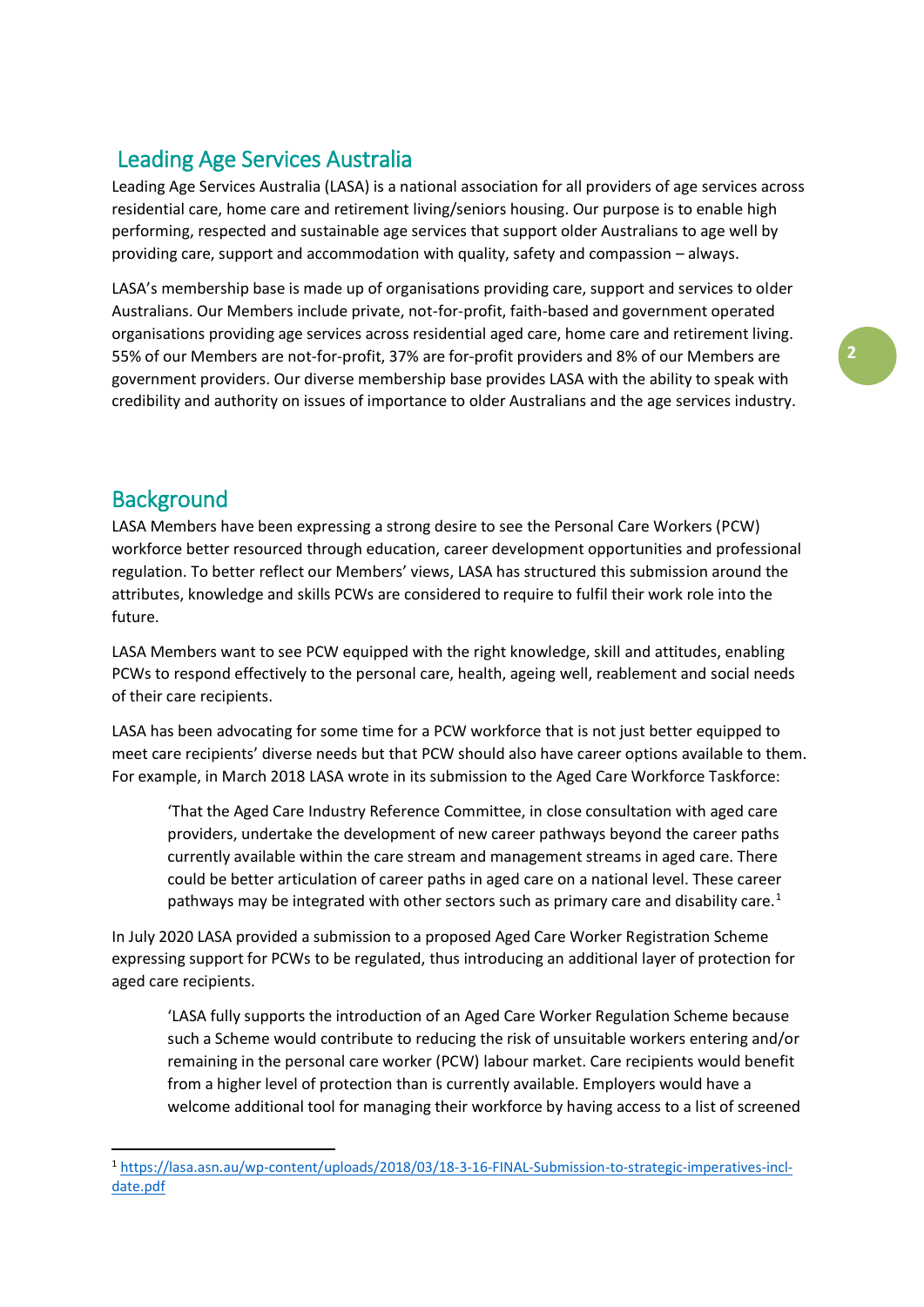PCWs or to a PCW register that gives an indication about an individual's suitability for employment. In August last year 121 aged care CEOs who participated in LASA's Aged Care Futures Workshops gave near universal support for a registration scheme for PCWS that includes minimum qualifications and CPD requirements.<sup>2</sup>

Below LASA considers PCWs' current and envisaged future roles and responsibilities and the knowledge, skills, capabilities and attributes they require to fulfil these roles.

# This submission

The goal of the consultation process that Skills IQ is undertaking is to redesign the role and qualifications framework for the personal care worker.

Rather than directly answering the specific consultation questions raised in the Skills IQ paper, LASA has undertaken a preliminary mapping of the requirements for the personal care worker role.

This mapping process involves asking:

- what are the current requirements for personal care workers;
- where do those requirements need to be changed to reflect concerns raised in the Royal; Commission and elsewhere; and
- what elements of the requirements do staff currently have the most difficulty fulfilling?

As part of this process, particular attention was paid to issues highlighted by Skills IQ's consultation questions, including:

- reablement and healthy ageing
- soft skills
- levels of autonomy
- admission / discharge
- general information technology
- assistive technology
- telehealth

1

- working with other health professionals
- general vs specialist skills
- limits of the scope of the role

The process followed by LASA involved condensing 35 position descriptions for PCWs received from LASA Members into a single document. This then formed the basis for a discussion with LASA Members that has been written up into this submission.

We had initially planned to differentiate this discussion by different PCW roles, such as home care and residential care, and entry level vs team leader roles. However, with COVID-19 outbreaks worsening around Australia we have only been able to undertake a preliminary mapping process. Where possible we have noted where there are major differences in an aspect of the role between residential aged care and home care.

<sup>2</sup> <https://lasa.asn.au/aged-services-in-australia/lasa-submissions/>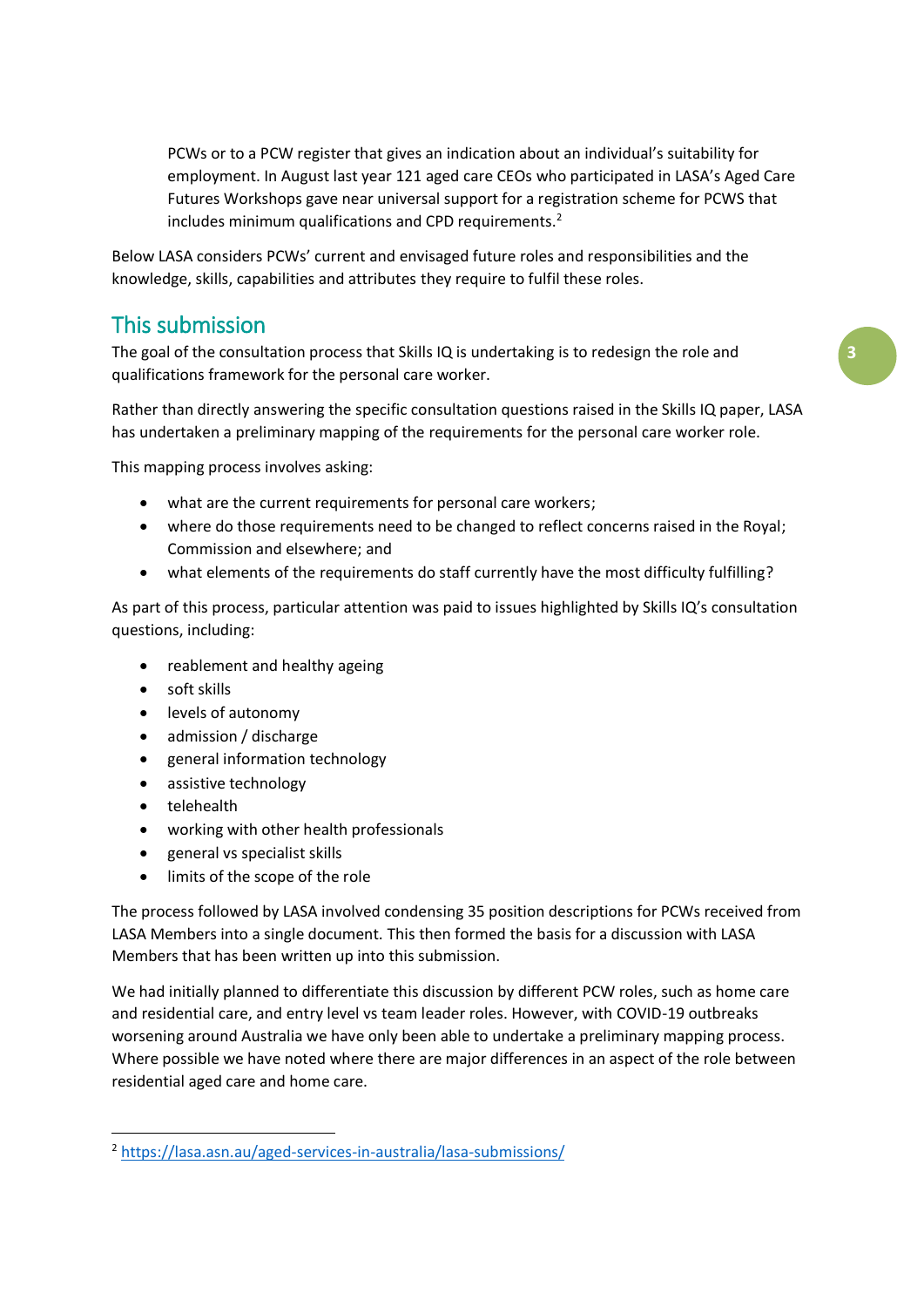The remainder of this submission is structured around different parts of the PCW position description.

# Purpose of PCW role

The PCW's work is framed by the Aged Care Standards, many of which the PCW operationalises in their care delivery.

Descriptions of the purpose of the PCW role vary. In general, purpose statements are broad and aspirational. The main elements of purpose statements are roughly as follows:

Throughout the care recipient's ageing journey the PCW as a member of a multidisciplinary team:

- contributes to meeting care recipients' physical, social, spiritual, emotional and mental health needs;
- **•** encourages and supports the care recipient to be the best they can be within a framework of healthy ageing and/or reablement;
- ensures care recipients' dignity, and enables them to exercise choice and control over their lives;
- delivers care to people with dementia that supports them to live their best life possible including through management of behaviours;
- contributes to the delivery of palliative care and end-of-life care.

Several key points are worth making about purpose statements:

- generally they do not directly mention customer service or relationship elements of the role
- in some cases they are relatively narrowly task focused though this is uncommon
- they are often very broad and ambitious (as is typical for purpose statements) and have little to say on limitations of the scope of the role.

# Reporting and autonomy

PCWs formally report to their supervisor who tend to be in coordinator or managerial type positions, including registered nurses. In residential aged care facilities (RACFs) on each shift, PCWs report to a team leader or a registered or enrolled nurse in charge of the shift.

Within residential care, PCWs are typically closely supervised with limited autonomy.

Members would prefer to be able to increase the autonomy and flexibility of personal care workers, particularly in the context of consumer directed care. In order to be responsive to their care recipients PCWs need to have a clear understanding of the principle of Dignity of Risk and have the judgement to apply it appropriately in diverse circumstances and settings. PCWs further need to possess excellent communication skills to clarify their care recipients' wishes and negotiate when and how to best meet these.

Services recognise that workers will require additional training, and be supported to develop appropriate judgement if they are to operate more independently. It is important ensure that autonomy is only granted within the scope of activities that PCWs are appropriately comfortable and competent to undertake.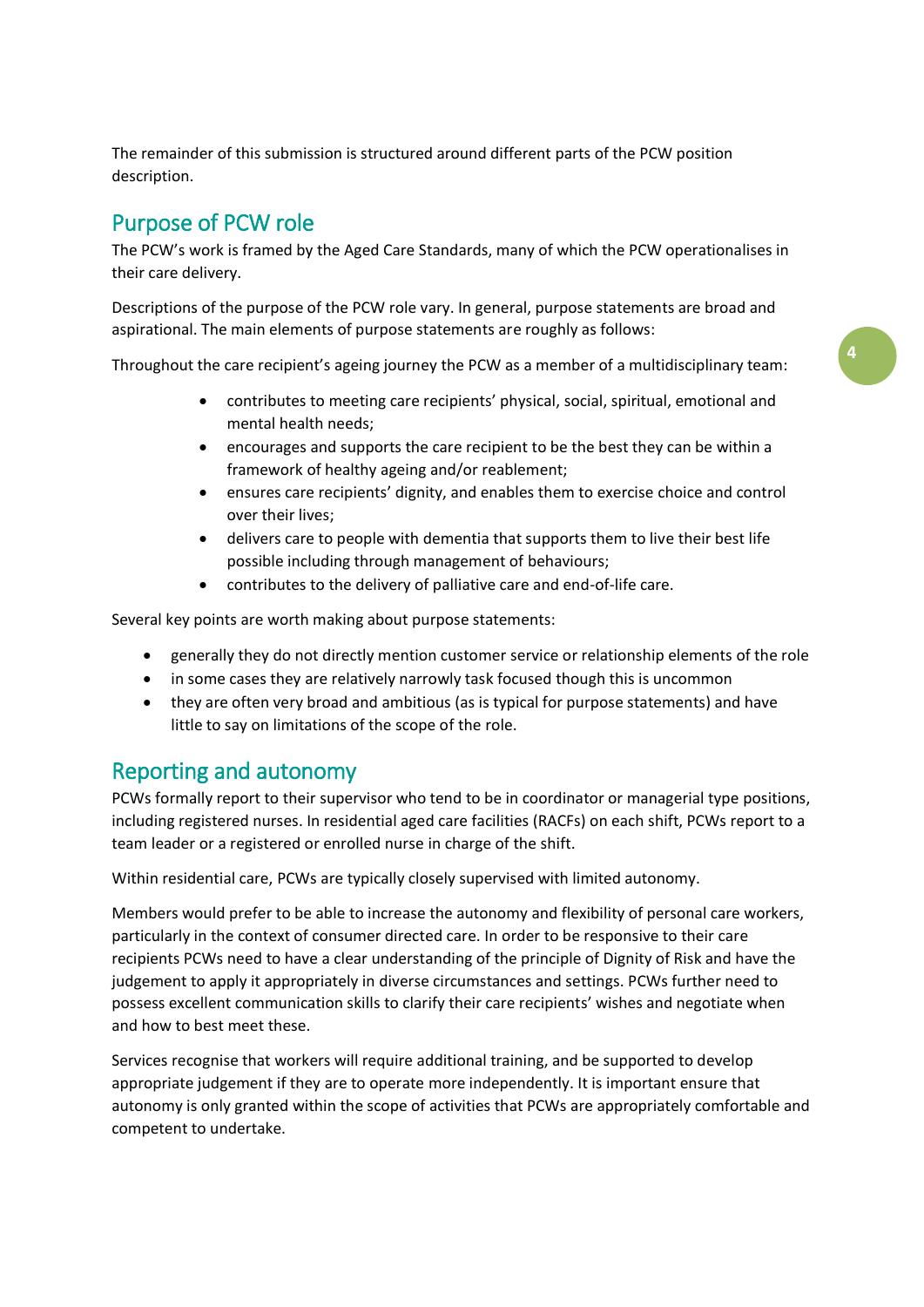There are lessons that can be learnt from efforts to support increased autonomy for home care workers, noting that the needs of clients in residential care are typically more complex.

### Supervision by a health care professional

Separate from broader issues of autonomy and reporting, many tasks undertaken by PCWs require supervision where necessary from an appropriate health care professional. Depending on the nature of the activity, the supervising health care professional may be a registered nurse, a pharmacist, a doctor, an occupational therapist, a physiotherapist or psychologist.

#### Differences between home care and residential care

PCWs' work roles between residential care and home care differ fairly significantly. For this reason aged care providers tend to have different position descriptions for these two roles.

One difference between home and residential care arises from some of the activities PCWs engage in, such as assisting care recipients with household chores. Another important difference is that in home care PCW work in a largely autonomous way without direct supervision from their employer.

However, home care recipients tend to be more able /confident to observe the PCW's work performance and can provide feedback to the employer. One avenue of supervision would be for providers to establish a system of contact with the care recipient or their appointed substitute decision maker to seek feedback on the PCW's work. Already, many providers make unannounced visits several times a year to the care recipient's home while the PCW is present. The frequency of the above proposed checks should be increased with greater vulnerability of the care recipient, such as being socially isolated, developing dementia, being aphasic or having a disability that potentially increases their vulnerability to abuse and neglect.

# Attributes, activities and skills

#### **Attributes**

Attributes typically required for a PCW to be successful in the role are:

- Respect for older people and deriving enjoyment from dealing with older people
- Strong motivation of wanting to make a positive difference in older peoples' lives
- Good interpersonal and communication skills, empathy
- Enjoys teamwork
- Responsible attitude to own work
- Attention to detail
- Enthusiasm and personal drive
- Initiative
- Willingness to learn and develop
- Ability to handle pressure

Members did not identify any particular attributes which were the most difficult for staff to embody. However, general comments were made about the difficulty of finding staff that embodied all of these attributes. This suggests the need for formal qualifications and ongoing training to support staff to embody these characteristics.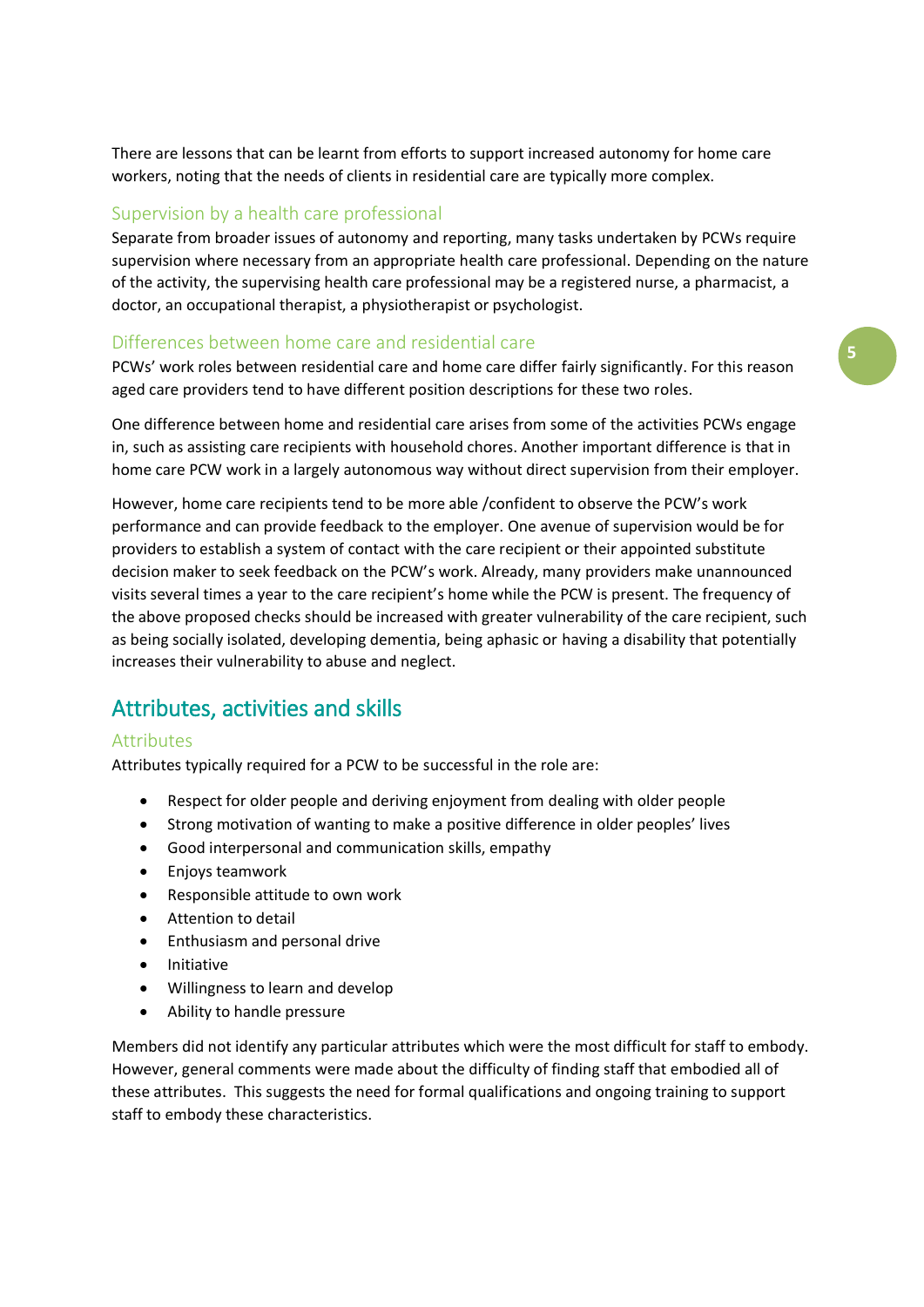### Foundation knowledge

Members emphasised a number of areas of foundational knowledge that PCWs require to be fully competent in their role.

These key principles are:

- Consumer-directed care
- Supporting care recipients' personal dignity, choice and control
- Dignity of risk
- **•** Professional boundaries
- Principles of protecting confidentiality
- Principles of supported decision-making
- Principles of healthy ageing and a wellness approach to care
- Principles of identifying, intervening in and preventing elder abuse
- Respecting and responding to diversity
- Reablement care
- Principles of end-of-life care and palliative care
- Principles of working in multidisciplinary care teams
- Principles of continuous quality improvement
- Principles of Work Health and Safety
- Principles of infection control
- Code of Conduct for once this becomes available

It is however difficult to expect PCWs to be capable of the above upon entry to the job.

### Skills and activities

Personal care workers undertake a wide range of activities and therefore require a wide range of associated skills.

#### *Care*

The focus of traditional personal care worker role descriptions has usually been on different elements of the care that they deliver. Below we have divided these elements into personal care, social care and health care. The relative attention given to these tasks will differ between residential care and home care based on client need. Typically there will be a greater focus on social care tasks for PCWs in a home care setting, and a greater focus on personal care and health care in a residential care setting.

#### *Supervision*

As noted earlier in this submission, a key challenge is to define the scope of the personal care worker role and the degree of supervision and independence expected with respect to undertaking these activities. This generally is not addressed in detail within position descriptions, though position descriptions may and should emphasise when activities are undertaken under supervision, when that supervision must be an appropriately qualified health professional.

#### *Personal care*

Typical tasks relating to personal care can be summarised as:

 assists care recipients to meet their needs in relation to hygiene, grooming, nutrition, bodily eliminations and ambulation. This includes maintenance of oral health.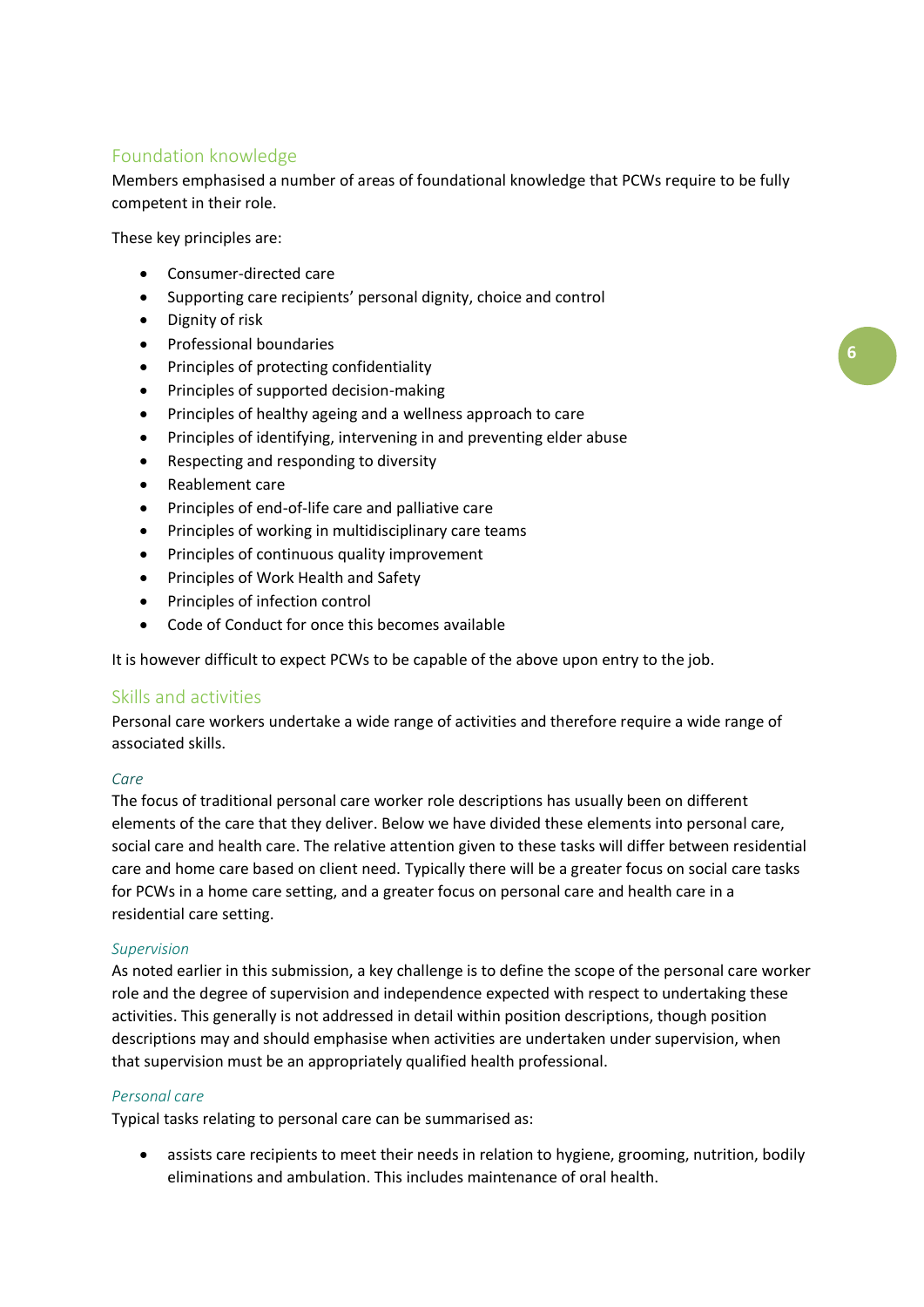- adapts care to changing personal care needs throughout care recipients' ageing journey.
- assists the care recipient with Activities of Daily Living
- supports the care recipient to engage in meaning giving activities.

Oral health was highlighted by the Royal Commission as a particular challenge, and Members agreed that this is an area where additional training to develop workforce skills would be beneficial.

### *Health care*

Typical tasks relating to health care can be summarised as:

- assists the care recipient with their medication administration, within the scope of practice of the Medication Administration Competency Endorsement;
- monitor care recipients' physical wellbeing, including for signs of pain and vital signs. Report promptly any observed deviations from normal to the registered nurse. Compare vital sign readings to the normal range for specific care recipients and report any deviations to the registered nurse;

The view of Members that participated in the consultation was that in the future all PCWs in residential care and home care should have a full Medication Administration Competency Endorsement included in their entry-level certificate training. PCW without this endorsement should be encouraged to obtain it. By all or most PCWs having this endorsement it would be ensured that assistance with medication is delivered to care recipients with improved knowledge and skill and thus safety.

#### *Social care*

1

Social care can be used to refer to aged care more broadly, but here we use the term to mean providing assistance with maintaining independence, social interaction, enabling the individual to play a fuller part in society, protecting them in vulnerable situations, helping them to manage complex relationships. 3

Typical tasks relating to health care can be summarised as:

- assists with household chores either within a therapeutic wellness approach and/or via substitution for functional loss with care,
- assist the care recipient to engage socially,
- respond to care recipients' mental health issues including depression, anxiety and loss and grief,
- observe care recipients for any warning signs of elder abuse and report any suspicion to the supervisor,
- assist care recipients to communicate via IT platforms, including basic assistance with the establishment of telehealth consultation links

Key challenges with providing social care include:

 staff being able to enable and support the function of the client where possible, rather than unnecessarily completing tasks for them,

<sup>3</sup> [https://www.continuing-healthcare.co.uk/continuing-healthcare-guidance/difference-between-healthcare](https://www.continuing-healthcare.co.uk/continuing-healthcare-guidance/difference-between-healthcare-and-social-care)[and-social-care](https://www.continuing-healthcare.co.uk/continuing-healthcare-guidance/difference-between-healthcare-and-social-care)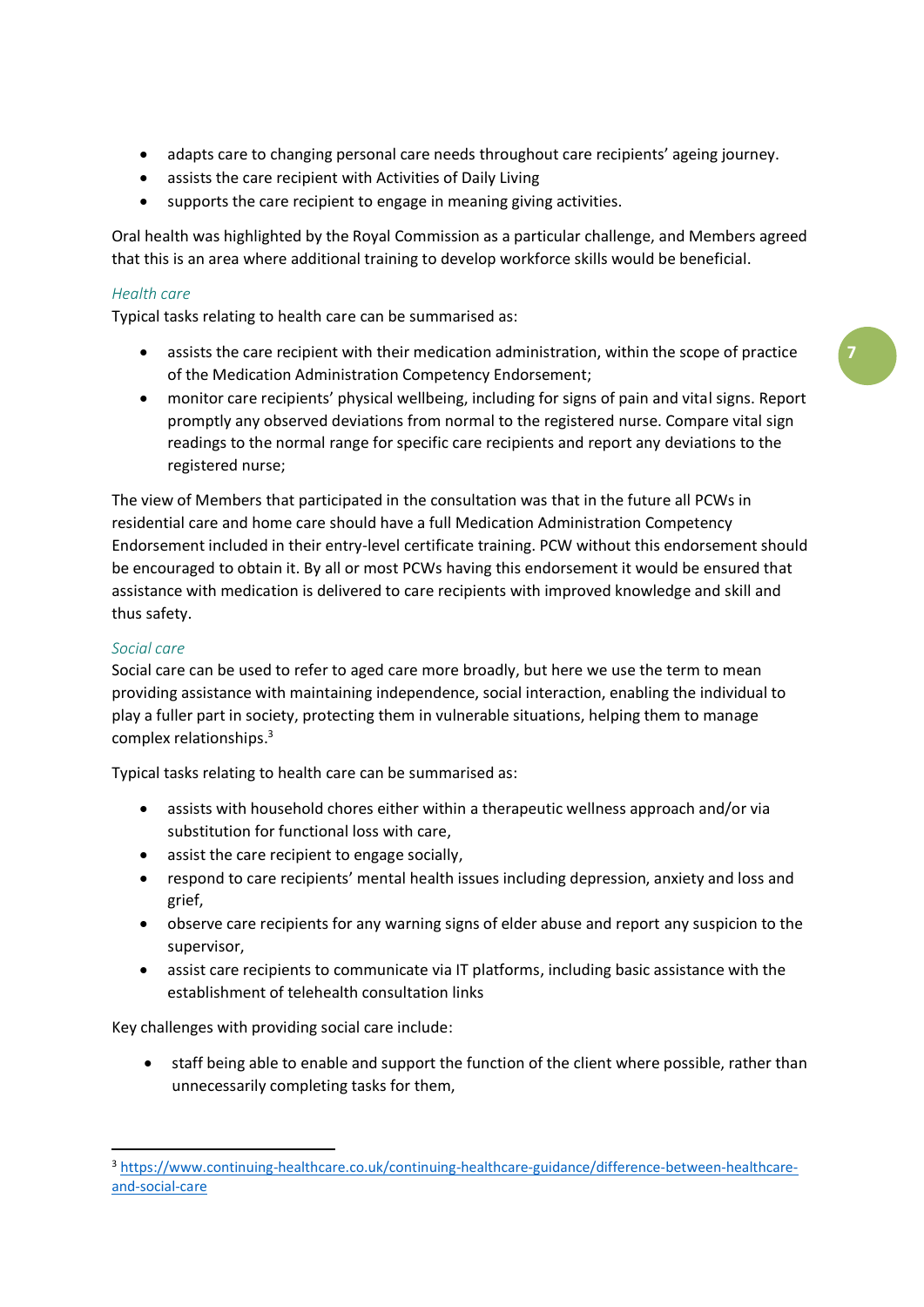- limitations in IT literacy of the PCW workforce also create some challenges in playing a role in using IT literacy to enable social connection. Many PCWs have a very high degree of IT literacy but this is not always the case,
- observing and monitoring for signs of abuse and neglect is also a particular skill that should be an important part of PCW training.

#### *Cognitive decline*

Many personal care workers, particularly in residential care, will spend a significant proportion of their time caring for people experiencing cognitive decline. This requires specific skills and competencies and should be highlighted in position descriptions, and supported in training.

- communicates (verbal and non-verbal) with people living with cognitive decline,
- identifies and assists in appropriately responding to signs of distress in people living with cognitive decline,

#### *Healthy ageing/Enablement*

As noted above, there is increased recognition of the need to support healthy ageing and reablement. However, this shift is not always reflected in position descriptions or in the skills and mindset of the workforce.

Position descriptions sometimes make reference to:

- devises and/or implements ways of 'Doing with rather than doing for' the care recipient with the goal of restoring or maintaining the care recipient's functional abilities,
- competently supports care recipients in their use of assistive technologies. $4$

Ability to understand the concept of dignity of risk is also critical to safely and effectively supporting healthy ageing.

#### *Consumer directed care*

The consumer-directed care paradigm requires PCW to acquire some specific communication skills that enable them to understand care recipient's directions and wishes and to deliver support and care against these.

- listening and responding to care recipients' communications (verbal and non-verbal),
- negotiation and coming to an agreement with care recipients, and
- understanding of when requests need to be escalated.

#### *Relationship based care*

1

Apart from the need to be responsive to this wishes of older Australians within a consumer directed framework, it also important for personal care workers to be able to form personal relationships with older Australians. Despite this being a critical part of the role it is not typically emphasised in position descriptions.

<sup>&</sup>lt;sup>4</sup> Assistive technology is assistive, adaptive, and rehabilitative devices for people with disabilities or the elderly population. People who have disabilities often have difficulty performing activities of daily living independently, or even with assistance.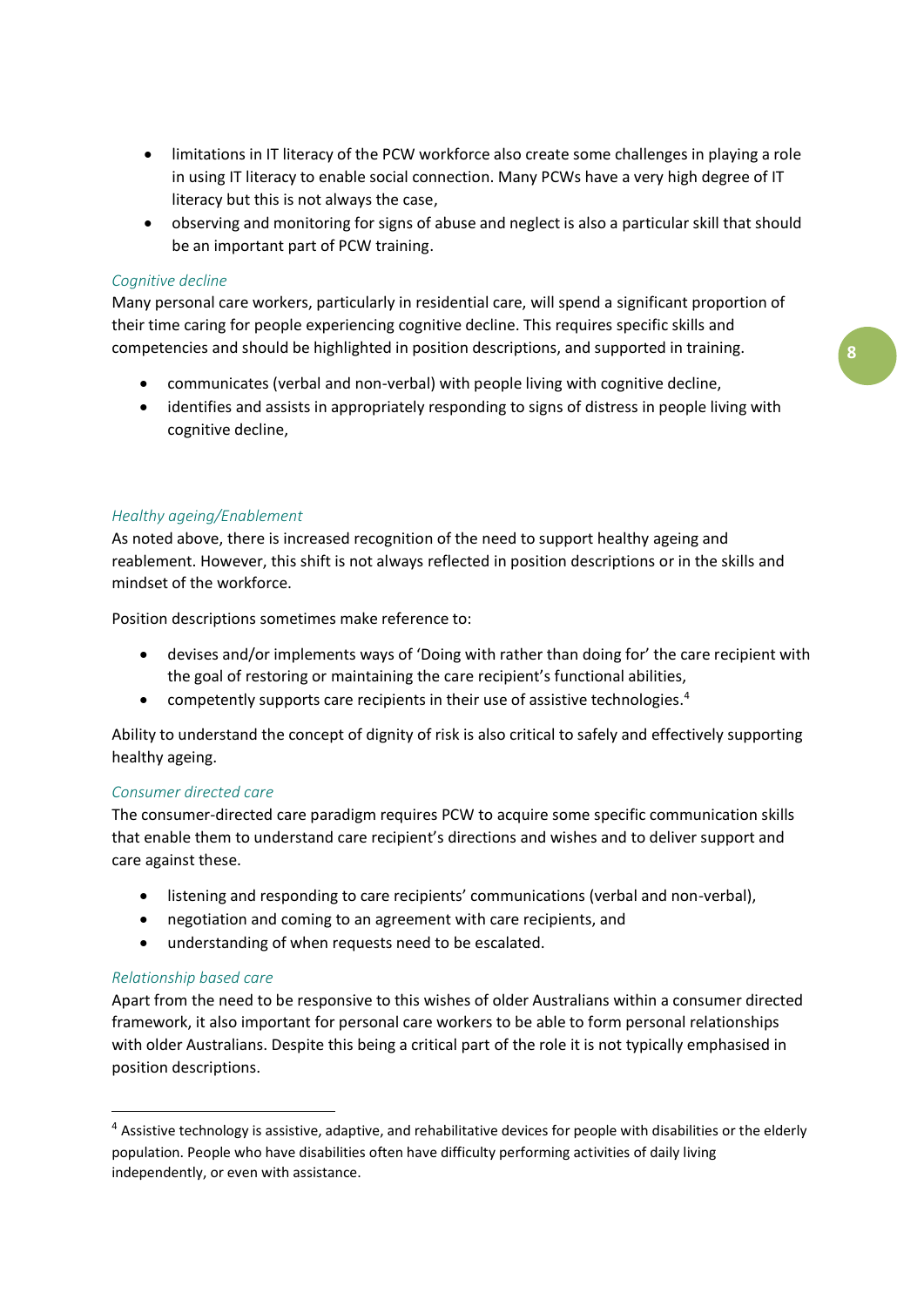## Other skills and activities

In reviewing the consolidated position description, Members observed that care related tasks were very heavily emphasised, whereas as other important skills were given significantly less emphasis.

### Customer service skills

Clients in an aged care setting are more than just consumers. However, aged care is a service and customer service skills are as important if not more important in aged care than they are in other service settings like hospitality.

Relevant customer service skills include attentiveness, responsiveness to requests, the ability to appropriately communicate when a request cannot be dealt with immediately, listening skills, the ability to receive feedback appropriately, as well as communicating with general warmth and friendliness.

### Communication

PCWs need a range of communication skills. In addition to those directly related to delivering care they need:

- Language, literacy and numeracy (LLN) skills sufficient to communicate about care matters, including with health care professionals
- Ability to interpret written care plans and reports.
- Competent use of communication and information technologies.

Members reported that there were often deficiencies in these more general skills. Increased emphasis on building capacity for communication skills would assist in enabling broader care tasks.

### Maintaining a healthy work and care environment

Some significant differences exist between home care and residential care in the knowledge and skills required by PCWs, particularly for infection control and Work Health and Safety. Required elements typically include:

- Under direction of the registered nurse implement the infection control plan as appropriate.
- Under direction of the person responsible for WHS implement the WHS plan as appropriate.
- Capability to contribute to quality improvement activities.
- Capability to work constructively within the multidisciplinary team and contribute positively to the team's functioning.

# Specialist roles and skill differentiation

As noted earlier in this submission, there was not sufficient time to explore variations in PCW roles. However, Members all emphasised the need to describe opportunities for career progression, including the skills based differentiation and specialist roles.

Some opportunities for skill differentiation include:

- between advanced and foundation skills in relation to cognitive decline
- between advanced and foundation skills in relation to reablement, particularly in assisting allied health workers
- between advanced and foundation skills in relation to mental health issues